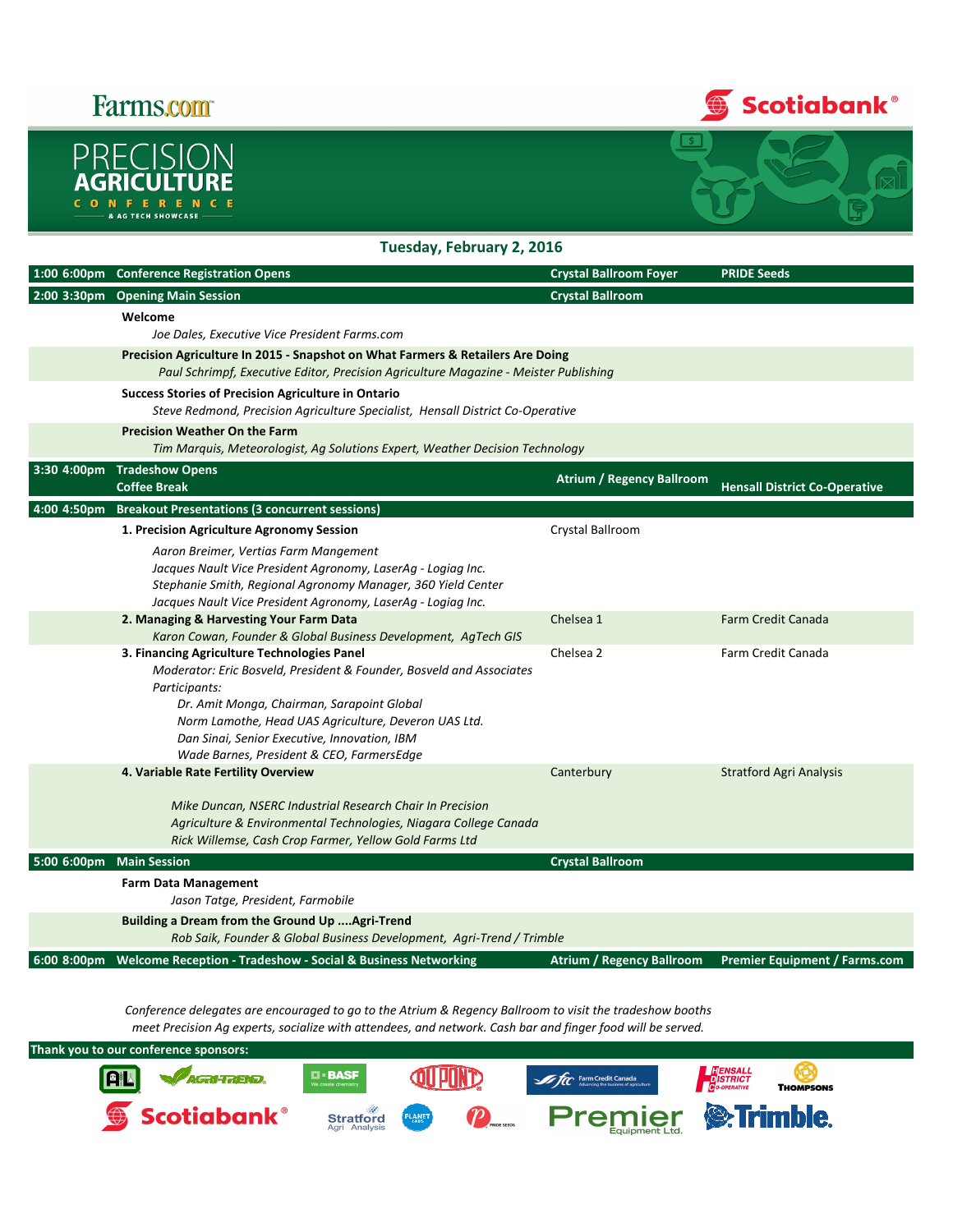## **Farms.com**<sup>®</sup>







|                         | Wednesday, February 3, 2016 - Morning                                                                                                                                                                                       |                                                             |                                                |  |  |  |  |
|-------------------------|-----------------------------------------------------------------------------------------------------------------------------------------------------------------------------------------------------------------------------|-------------------------------------------------------------|------------------------------------------------|--|--|--|--|
| $6:00$ am               | <b>Conference Registration Opens</b>                                                                                                                                                                                        | <b>Crystal Ballroom Foyer</b>                               | <b>PRIDE Seeds</b>                             |  |  |  |  |
| 6:30 7:50am             | <b>Breakfast</b><br><b>Tradeshow Opens</b>                                                                                                                                                                                  | <b>Crystal Ballroom</b><br><b>Atrium / Regency Ballroom</b> | <b>A &amp; L Canada Laboratories</b>           |  |  |  |  |
| 7:00 7:50am             | <b>Early Bird Breakout Sessions</b>                                                                                                                                                                                         |                                                             |                                                |  |  |  |  |
|                         | Precision Agriculture Technology Results - SoilOptix GreenSeeker & More<br>Paul Raymer, Co-Owner, Practical Precision                                                                                                       | Chelsea 1                                                   | Farm Credit Canada                             |  |  |  |  |
|                         | Introducing LaserAg - Revolutionary New Soil Testing System & Workshop<br>Jacques Nault, Vice President Agronomy, LaserAg - Logiag Inc.                                                                                     | Chelsea 2                                                   |                                                |  |  |  |  |
| 8:00 9:15am             | <b>Opening Main Session</b>                                                                                                                                                                                                 | <b>Crystal Ballroom</b>                                     |                                                |  |  |  |  |
|                         | The Future & Potential of Technology in the Agriculture & Food Industry<br>Lisa Prassack, Agri Food Innovation Expert & Data Strategy Consultant, Prassack Advisors                                                         |                                                             |                                                |  |  |  |  |
|                         | Why Innovation & Sustainability Strategies Are Critical to Your Farm & Business Success<br>Nevin McDougall, President, Agro art Group/Coop Federee                                                                          |                                                             |                                                |  |  |  |  |
|                         | 9:15 10:30am Precision Agronomy Panel & Research Panel Presentations                                                                                                                                                        | <b>Crystal Ballroom</b>                                     |                                                |  |  |  |  |
|                         | Precision Technology Research, Manage Precision Agriculture Technologies<br>Noah Freeman, Manager Precision Agriculture Technologies, AgReliant Genetics (Pride Seeds)                                                      |                                                             |                                                |  |  |  |  |
|                         | <b>Practical Farm Research Findings &amp; Future Plans</b><br>Jason Webster, Innovation Lead, Beck's Hybrids                                                                                                                |                                                             |                                                |  |  |  |  |
|                         | <b>Agronomic Lessons from Profit Based Yield Analysis</b><br>Dale Cowan, Senior Agronomist, AGRIS Co-operative<br>Ben Gist, Business Development Analyst, XS Inc.                                                           |                                                             |                                                |  |  |  |  |
| 10:30 11:00am Tradeshow | <b>Coffee Break</b>                                                                                                                                                                                                         | <b>Atrium / Regency Ballroom</b>                            | <b>Hensall District Co-Operative</b>           |  |  |  |  |
|                         | 11:00 11:50am Breakout Presentations (5 concurrent sessions)                                                                                                                                                                |                                                             |                                                |  |  |  |  |
|                         | 1. Unmanned Aerial Systems: UAVs, Images, Services & Regulations<br>Felix Weber, President, Ag Business & Crop<br>Norm Lamothe, Head UAS Agriculture, Deveron UAS Ltd.<br>Charles Vidal, Unmanned Systems Canada            | Chelsea 1                                                   | Farm Credit Canada                             |  |  |  |  |
|                         | 2. Precision Agriculture Technology Update<br>Precision Planting, John Deere & Climate Corp Update<br>Chris Creek, Region Manager, Precision Planting<br>Farm Credit Canada Management Software                             | Chelsea 2                                                   | <b>Farm Credit Canada</b>                      |  |  |  |  |
|                         | Glen Kroeker, Director, Farm Credit Canada                                                                                                                                                                                  |                                                             |                                                |  |  |  |  |
|                         | 3. Back to Basics - The Evergreen Revolution<br>Greg Patterson, President, A & L Canada Laboratories                                                                                                                        | Regency A                                                   | Thompsons                                      |  |  |  |  |
|                         | 4. Precision Farm Machinery Update<br>Darryl Lacey, Precision Agriculture Specialist, Delta Power Equipment, Case IH Dealership<br>Greg Kitching, Integrated Solutions Consultant, Premier Equipment, John Deere Dealership | Canterbury                                                  | Stratford Agri Analysis                        |  |  |  |  |
|                         | 5. Variable Rate Seeding Trial, Fungicide Trial & Trial Best Practices<br>Dale Cowan, Senior Agronomist, AGRIS Co-operative<br>Ben Gist, Business Development Analyst, XS Inc.                                              | Cambridge Room                                              | Planet Labs                                    |  |  |  |  |
|                         | Thank you to our conference sponsors:                                                                                                                                                                                       |                                                             |                                                |  |  |  |  |
|                         | $\blacksquare$ = $\mathbf{B}\mathbf{A}\mathbf{S}\mathbf{F}$<br>We create chemistry<br><b>AGRI-TREND.</b>                                                                                                                    | <b>In Fact Farm Credit Canada</b>                           | <b>FENSALL</b><br>DISTRICT<br><b>THOMPSONS</b> |  |  |  |  |
|                         | <b>Scotiabank®</b><br><b>Stratford</b><br>Agri Analysis                                                                                                                                                                     | mıer                                                        | <b>S</b> : Trimble.                            |  |  |  |  |